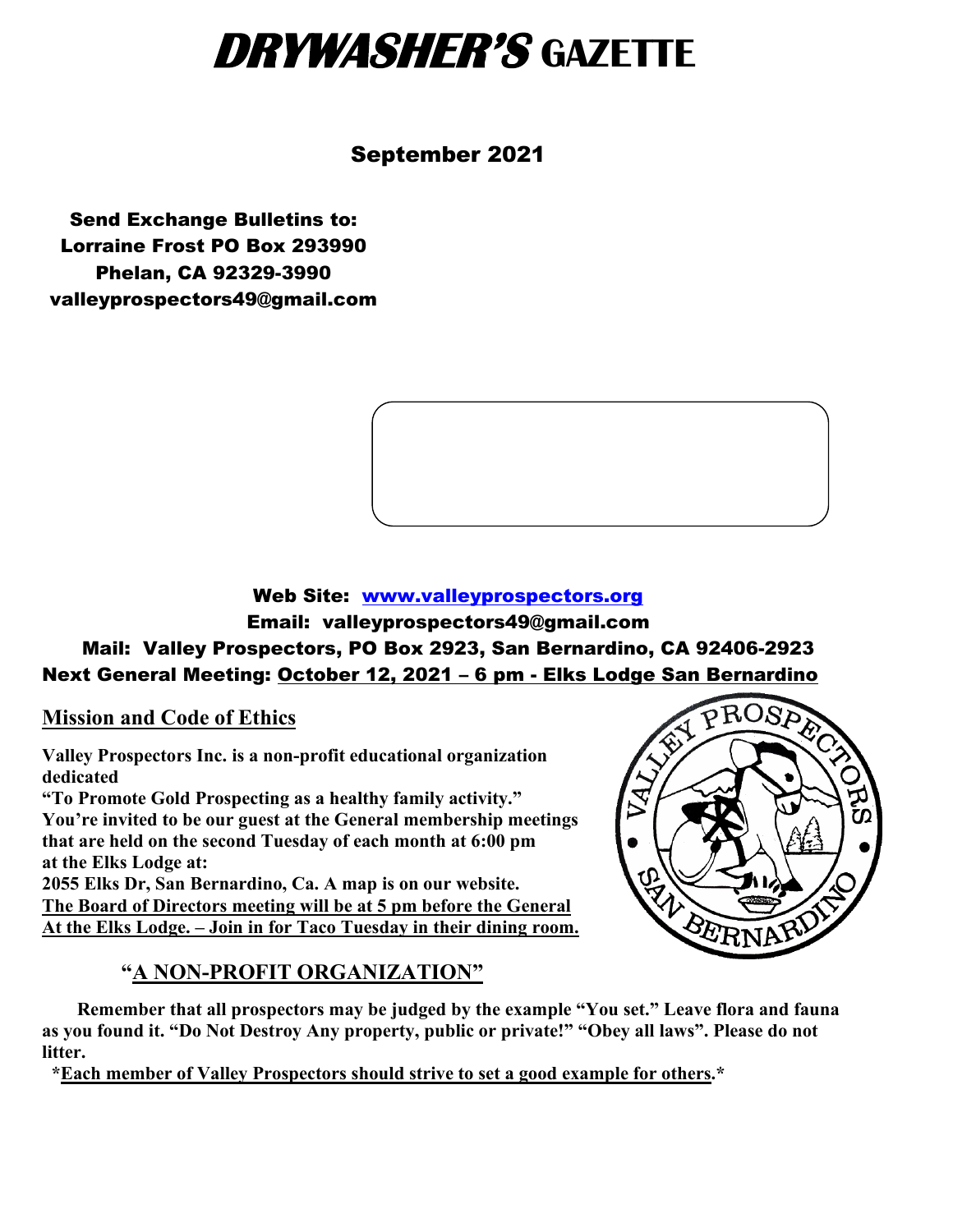# **Officers for 2021**

| <b>Executive Officers</b> |                       |              | <b>Chairpersons</b> |                       |              |
|---------------------------|-----------------------|--------------|---------------------|-----------------------|--------------|
| President                 | Lorraine Frost        | 760-868-6564 | Apparel             | Vacant                |              |
| <b>Vice President</b>     | <b>Steve Schubert</b> | 951-943-0535 | <b>Blood Bank</b>   | Lorraine Frost        | 760-868-6564 |
| Secretary                 | <b>Judy Lepper</b>    | 951-674-3207 | <b>Budget</b>       | Lorraine Frost        | 760-868-6564 |
| Treasurer                 | Vacant                |              | <b>CFMS</b>         | <b>Bural LaRue</b>    | 909-874-5664 |
|                           |                       |              |                     | Susan Birrell         |              |
|                           |                       |              | Courtesy            | Diane Railsback       | 760-954-1915 |
| <b>Board of Directors</b> |                       |              | Editor              | Lorraine Frost        | 760-868-6564 |
| John Bonson               | 909-794-4401          |              | Asst. Editor        | Vacant                |              |
|                           |                       |              |                     | <b>Garry Devlin</b>   |              |
| Dan Cornia                | 909-797-6111          |              | Finds/Month         | Sherry Livingston     | 951-768-0880 |
| <b>Garry Devlin</b>       | 951-768-0880          |              | Lady Luck           | <b>Albert Naki</b>    | 909-733-6473 |
| <b>Bob Dudley</b>         | 480-225-5013          |              | 50/50               | Sherri Livingston     | 909-875-2090 |
| <b>Trish Dudley</b>       | 480-490-0975          |              | <b>Gold Sales</b>   | <b>Art Fairchild</b>  | 951-897-5433 |
| Gene Lepper               | 951-674-3207          |              | Historian           | Corenna Ross          | 530-274-1838 |
| Sherri Livingston         | 909-875-2090          |              | Librarian           | Vacant                |              |
| <b>Jill Molson</b>        | 909-887-8024          |              | Membership          | Andrea Frost          | 760-868-6564 |
| Mike Muir                 | 909-882-9052          |              | Name Tags           | Andrea Frost          | 760-868-6564 |
| <b>Albert Naki</b>        | 909-733-6473          |              | Programs            | <b>Steve Schubert</b> | 951-943-0535 |
| Katherine Naki            | 909-733-6441          |              | Refreshments        | Michelle O'Brien      |              |
|                           |                       |              | Outings/Retired     |                       |              |
| <b>Bruce Sherman</b>      | 951-780-7715          |              | during the week     | Vacant                |              |
| <b>Alternates</b>         |                       |              | Claims              | <b>Bob Dudley</b>     | 480-225-5013 |
|                           |                       |              | Show & School       |                       |              |
| Stu Luce                  | 909-560-0474          |              | Rep.                | <b>Steve Schubert</b> | 951-943-0535 |
| John Howell               | 951-247-1037          |              | <b>Wagon Master</b> | Mike Dunkerley        | 760-608-3228 |
| <b>Tommy Purscelly</b>    | 909-820-1898          |              |                     |                       |              |

## **CLAIMS**

**The 2 Burro's Placer Claims** 20 acres **Coolgardie Placer Claim Harvey's Oro Rico** 120 acres **Gold Venture & Pickett #3 Placer Claims,** 20 acres ea. **Hungry Man 1, 2, 3, 4 and Chunker Placer Claims** 550 total acres **Indian Gulch and Indian Flat Placer Claim** 60 acres **Jackass 1, Placer Claim** 160 acres **Miner's Folly Placer Claim** 60 acres **Moriah Placer Claim** 15 acres **Pickett #2 Placer Claim** 30 acres **(Cajon Pass) Summit Placer Claim** 60 acres

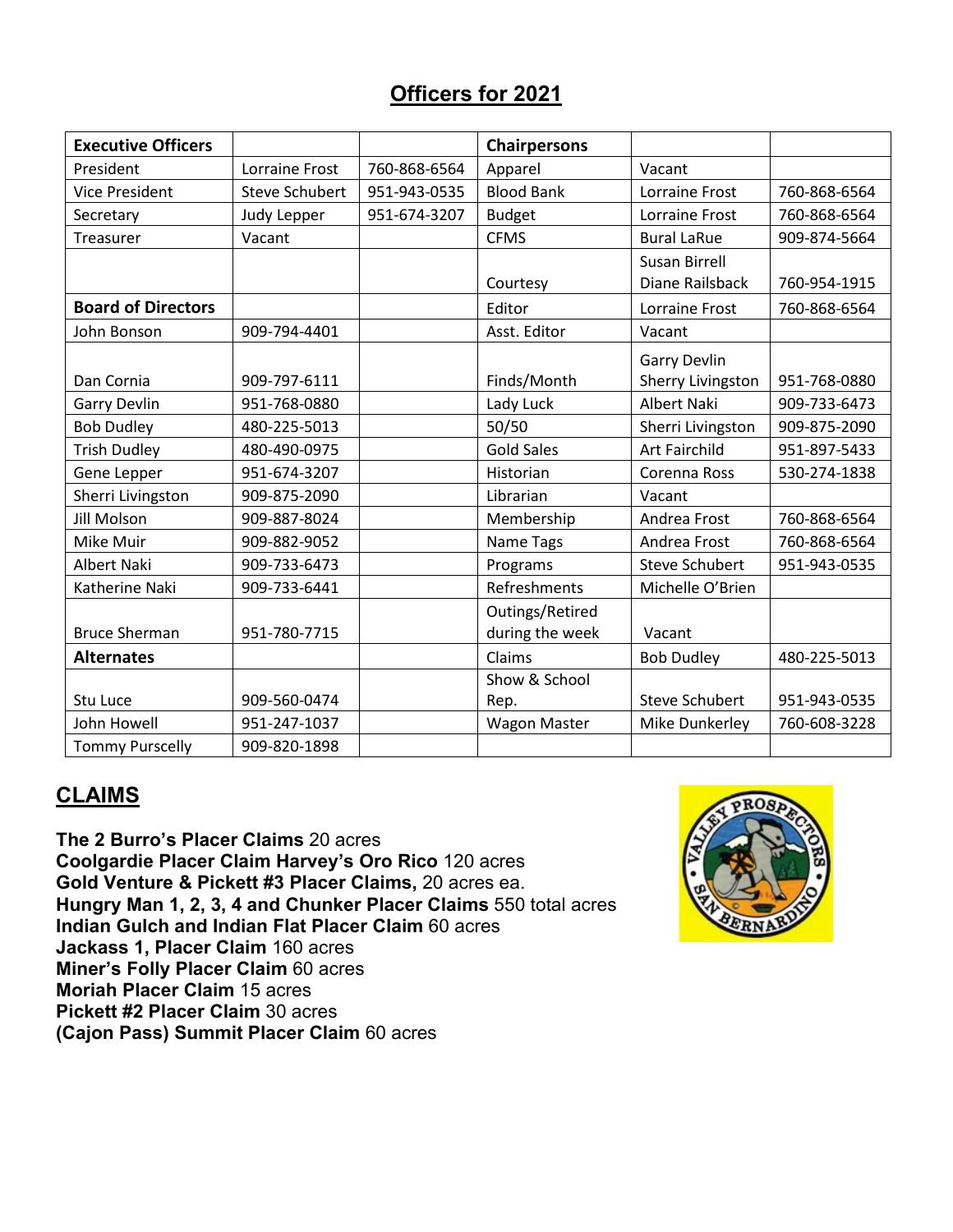#### **Prez Says – Lorraine Frost – September 2021**

Welcome back to in-person meetings. The new date, time and location proved to be very wonderful. I hope more people will be able to join us in the coming months. Be sure to check out the flyer for the 2021 Rendezvous. We have new events this year. Also, we will start nominations for next year's officers at the October  $12<sup>th</sup>$  general meeting– 2022. Please consider helping the club by accepting a position on the Board or as an Officer. We will need a President, Vice President, and Secretary for sure. I will volunteer to continue as the Treasurer. We also need help on committees. We are an all-volunteer club and your support is valued greatly. Give it a try, you might like it and get to know some of your fellow prospectors a lot better.

Having a few problems with our website. Be patient with me. All the online forms don't want to submit. Will need to redo them all. Please have new members print out the application and email or mail it to our PO Box.

## **October 12th, 6 pm – 8 pm PST - General Meeting Zoom Information**

I want to invite those members who can't attend in person to join us via Zoom. I messed up in September and activated the wrong session. We will give this a try and see if it works out. Below is information to join a Zoom Virtual meeting if you have a computer. If you don't – no problem. You can join the meeting with your telephone – just call 1-669-900-6833, enter the meeting number and passcode and you will hear us all. Let us reconnect in 2021. Use these same links and meeting ID for the Oct and Nov meeting.

Lorraine Frost is inviting you to a scheduled Zoom meeting. Join Zoom Meeting <https://us02web.zoom.us/j/84241009380?pwd=VTkxcGRhV1BGc0hzYk5MNEFMci9FQT09>

#### OR Call 1-669-900-6833 Meeting ID: 842 4100 9380 Passcode: 383863

#### **NOTICE OF AMENDMENT CHANGES REVISED AND UPDATED JULY 2021** VALLEY PROSPECTORS, INC GENERAL RULES & REGULATIONS MEETINGS AND LOCATIONS ARTICLE II SECTION 2 & SECTION 3

*ARTICLE II Section 2 The general membership meeting will be held on the 2nd Tuesday of each month starting a 6:00 p.m.*

*ARTICLE II Section 3 The general membership meeting will be held at the San Bernardino Elks Lodge, located at 2055 Elks Dr., San Bernardino CA. The Board of Directors meetings will be held at a location determined by the board and announced in the newsletter and at the general meeting*

Valley Prospectors hereby gives notice that due to Knights of Columbus, (located at 1729 E Baseline Ave, San Bernardino CA), being unable to accommodate us on the last Thursday of each month for our Board and General meetings, we were forced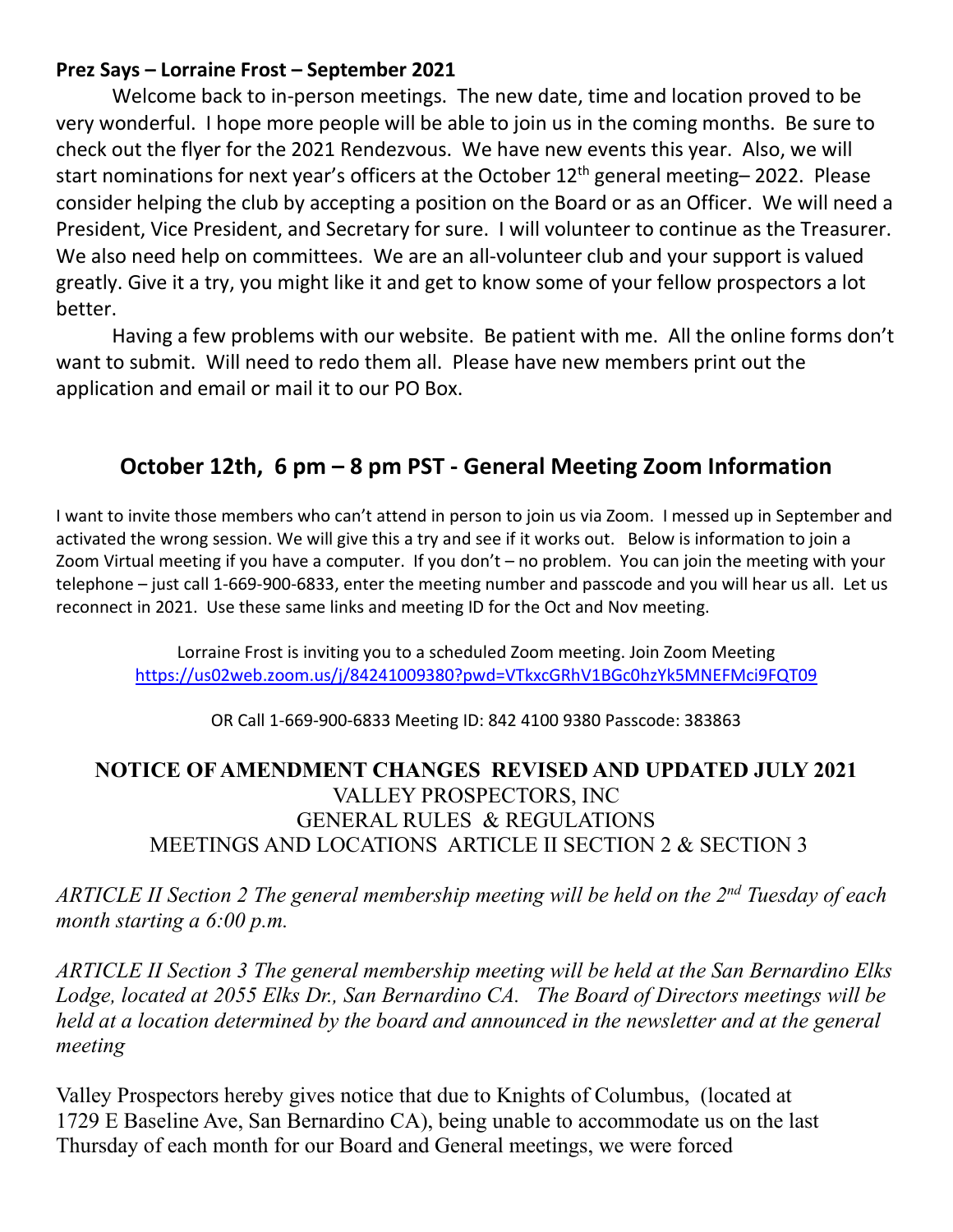to seek another location. The Board approved the changes and the general members voted online or on landlines. Motion passed.

I Judy K. Lepper consent to the changes made by Valley Prospectors Board and General Membership.

#### \_\_\_**Judy K. Lepper**\_\_\_\_\_\_\_\_\_\_\_\_\_\_\_\_\_\_\_\_\_\_\_\_\_\_

Judy K. Lepper -Secretary

# **September 2021, Board Meeting Minutes**

Valley Prospectors' Inc. Resumed IN-PERSON MEETING

Board Meeting Tuesday, September 14, 2021, Elks Lodge, San Bernardino CA Meeting called to order by Valley Prospectors' President Lorraine Frost @ 5:43 PM Board Members Roll Call - Bob & Trish Dudley excused in New Mexico- 9 guests (25) Minutes of the last meeting as written in the newsletter -Motion to accept as written Gene L. 2nd Steve S. Vote: Carry/Pass

Announcements- New Location and Meeting dates, Old West Days San Bernardino county museum Jan 15 & 16 2022, DEMO Only, no gold sale. Please plan to attend. GPAA Show Pomona Feb 5 & 6 2022. Ventura Gem & Mineral Show Possible in Mar 2022, PLP Outing Oct 8-10 2021, AMRA Slash X Oct 16 & 17 2021

Treasurers Report- Lorraine gave account balances See pink binder for details Claims – New online forms made filing easier, with the exception of Changing the name of each County, Sierra, Kern, and San Bernardino. Revised Assessment work for Sierra & Kern county file by Dec 31 Apparel - Need someone to help and/or take over for Lorraine. Andrea and Lorraine will do apparel inventory Editor- Brent P. will try to help Lorraine with the newsletter and possible do this monthly Membership- Lorraine for Andrea Frost received 3 new family memberships current 272 memberships Lady Luck- Albert merchandise tonight gold bags bi-monthly Gold- Art F. needs some nuggets for the upcoming events and Pomona show. Contact Art if you have any for sale. CFMS - MC Daniel insurance has been paid Finds of the Month- Garry D. will resume next year. 50/50- Sherri- nothing tonight Tonight General Meeting program- Gold Field and Tonopah NV by Stu Luce Refreshments- Michelle looking for individual wrapped sugar-free items

New Business

a. Sue & Diane want to start a KIDS Program (what should it be named?) several suggestions- minor miners, micro miners, little nuggets, nuggets

b. SEE ANNOUNCEMENTS

Old Business-

a. 2021 VP Rendezvous October Ord Mt. See flyer in the newsletter

b. Lorraine finished handing out 2021 Gate Bars

Motion to adjourn- Tommy P. 2<sup>nd</sup> Gene L. 6:06 PM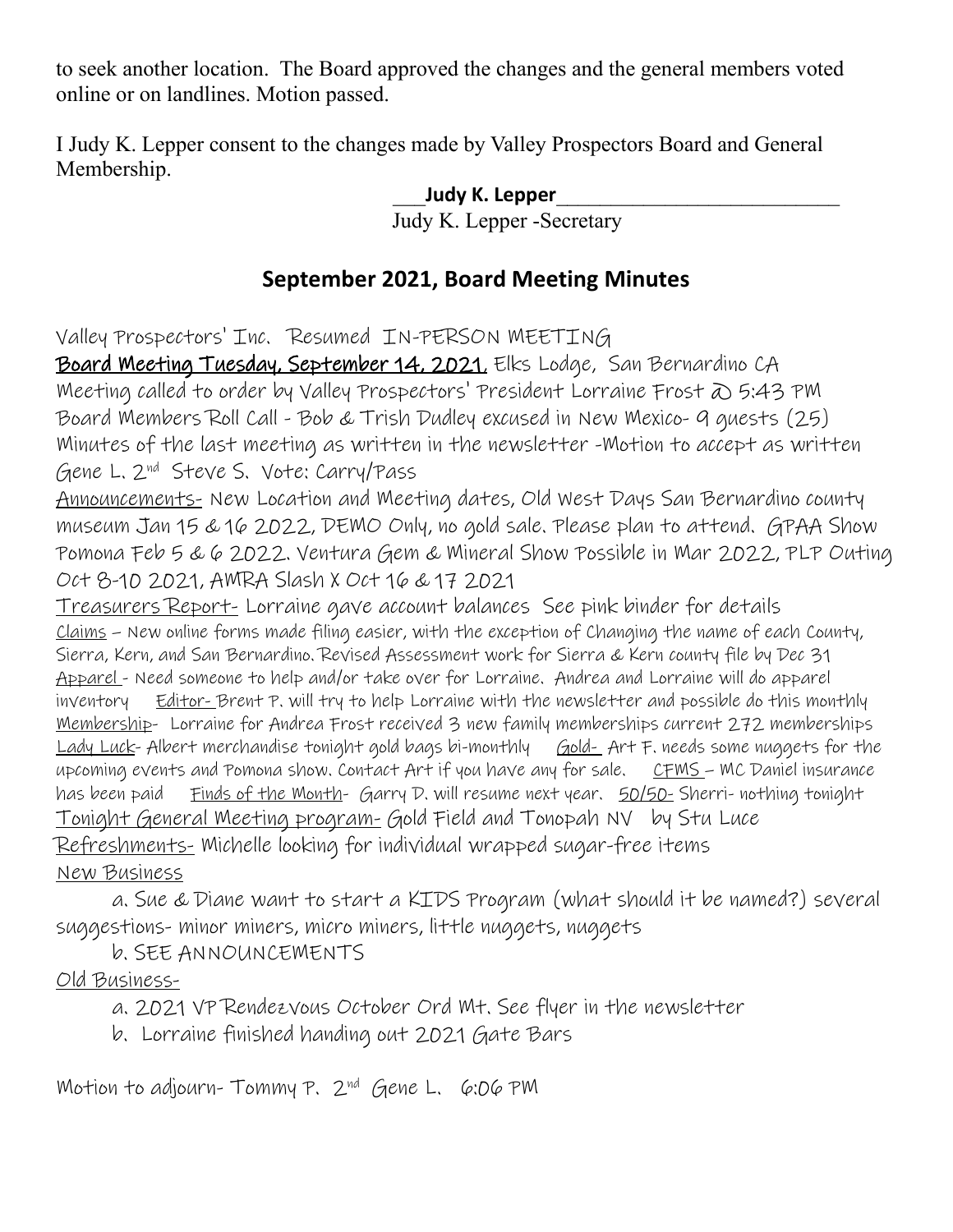# **September 2021, General Meeting Minutes**

Valley Prospectors' Inc

Resumed in-person General Meeting with ZOOM New Location, date, and time Tuesday, September 14 2021 Elks Lodge San Bernardino CA. Call to order Lorraine F. 6:19 PM Pledge of Allegiance- Lorraine Courtesy- Sue and Diane Welcome Members and 2 guests (32) Minutes of the last meeting as written motion John  $H$ . 2<sup>nd</sup> Gene L. -Motion Pass Announcements- Upcoming events,

Old West Day, San Bernardino museum Jan 15 & 16 2022

GPAA Pomona shoe February 5 & 6 2022

Ventura Gem & Mineral Possible March 2022

V P Rendezovous Ord Mt October 23-25 (See newsletter filer for details)

PLP October 8-10 2021 Red Mt Area Contact PLP for details

AMRA October Skash X October 16 & 17 2021 Contact AMRA for Details Treasurer's Report- Lorraine Report of account balances, if you wish to review detail see Pink Binder Apparel- Trish is out of state need someone to take over or help Lorraine with sales CFMS-Bural LaRue nothing to report Editor- Brent P. to help Lorriane with the newsletter. Submit pictures or articles you have of interest. Finds of the Month- Garry D. Remsue in 2022 Claims- Need people to help BLM revised assessment work file by Dec 31 No 50/50 tonight Sherri L. Lady Luck-Albert merchandise tonight, gold bags bi-monthly Membership - 3 new members 272 on roster Program tonight- Goldfield and Tonopah NV Stu Luce. What interesting facts from the "Ghost towns" of Nevada. Thank You for sharing your adventures and knowledge Stu. Refreshments- Michelle - if you know where to find individually wrapped sugar-free items please let her know. Break time 7:04 Pm Resume 7:20 PM

No Old Business New Business-

a. Kids program Sue & Diane What should we name it? Send your suggestion

b. What is your interest? Please make suggestions of places to go, things to see and do.

Door Prize - Tommy P Badge - Larry K. Motion to adjourn Andrea F. 2nd Albert Time: 7:27 PM

## **Are you an aspiring writer?**

The Gazette is always looking for great articles about mining and prospecting. If you write or know of articles that would interest the members, please send them to [valleyprospectors49@gmail.com](mailto:valleyprospectors49@gmail.com) Our members have inquiring minds and love to hear about the history of gold prospecting and mining. A big shout out and thank you to Randy Lunn for his continued reports. Keep it coming, Randy.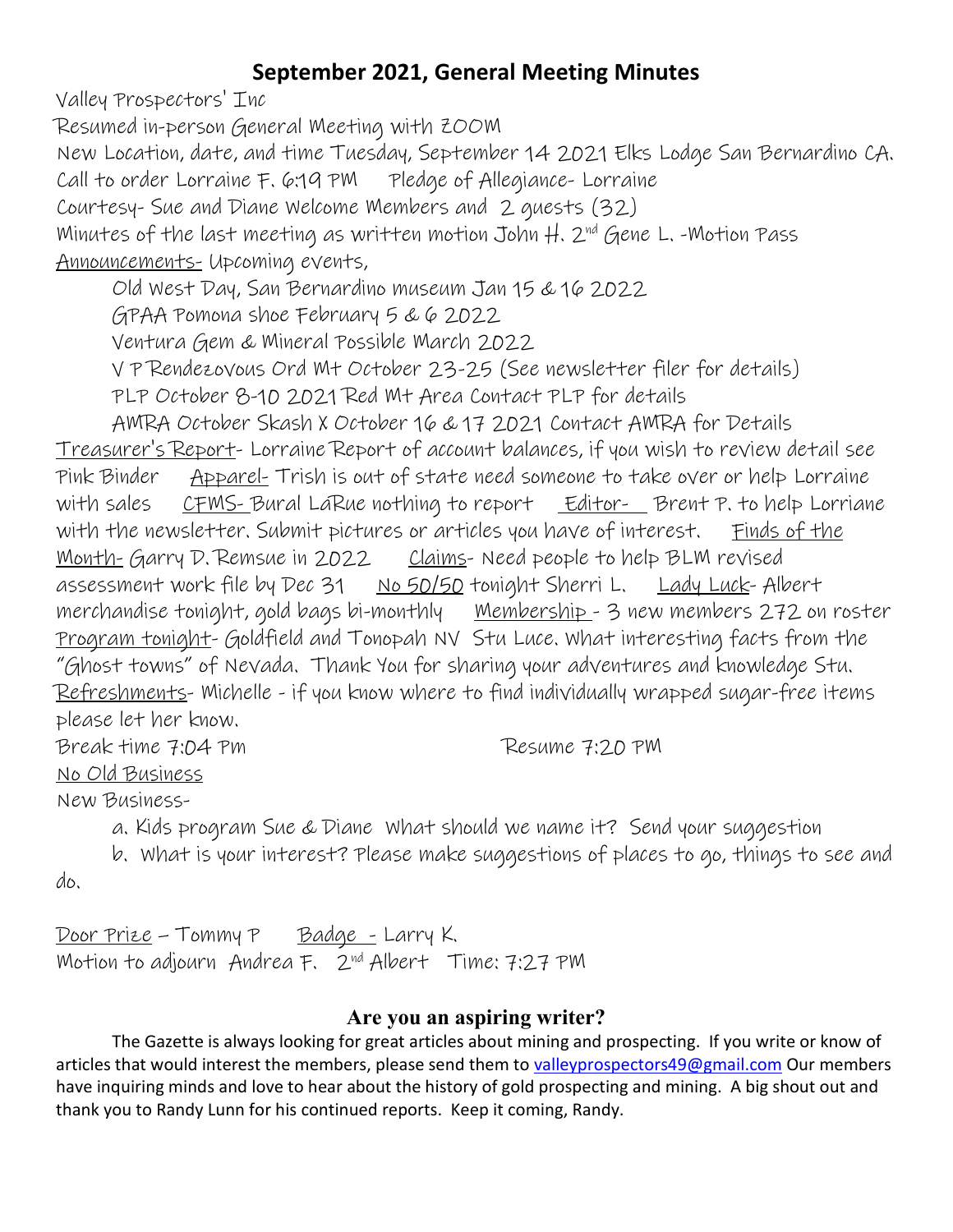## **Have you visited a Valley Prospector Claim lately?**

Be sure to submit your claim report. Our claim chair, Bob Dudley, uses this information to file our work assessment documents on an annual basis. You can submit the online form and it will be emailed directly to Bob so that Valley can record the claim work assessment. He will collect these throughout the year. Don't forget to report your Northern Claim visits too.

<https://www.valleyprospectors.org/claims/claim-report/>

#### **September Randsburg Outing**

Report submitted by Randy Lunn

I went to Randsburg this past weekend (Sept 18-19). Unfortunately, I did not see any VP members at our 2 Burros claim on Friday afternoon or Saturday morning. I hung out with the SPMA club guys from San Diego.

The annual summer celebration in Randsburg was fun. There was a parade of locals with cowboys on horseback, aging street rods and antique cars, the fire department, and locals dressed in the old west and traditional mining garb. A country-western band filled the street with music. The local gun club put on a shootout with the sheriff and his deputies on Mainstreet saving a pair of floozy prostitutes and their money from a band of desperadoes. Good fun.



On Saturday afternoon I drove to Coyote Dry Lake east of Barstow to hunt meteorites. Wow, I actually found one. My telescoping super magnet wand (about \$3 at Harbor Freight) snagged a 17-gram stony chondrite about one inch in diameter. The specimen has a complete blackish fusion crust with rustbrown contraction cracks and numerous concave regmaglypts (also called thumbprints). I will definitely be heading back to look for more.



*Thank You*

We sincerely thank all of the members and their friends who came and took loads of firewood. It was a BIG help in clearing the lot! Blessings on each of you. Thank you all again, Rufina and Dwayne Lowery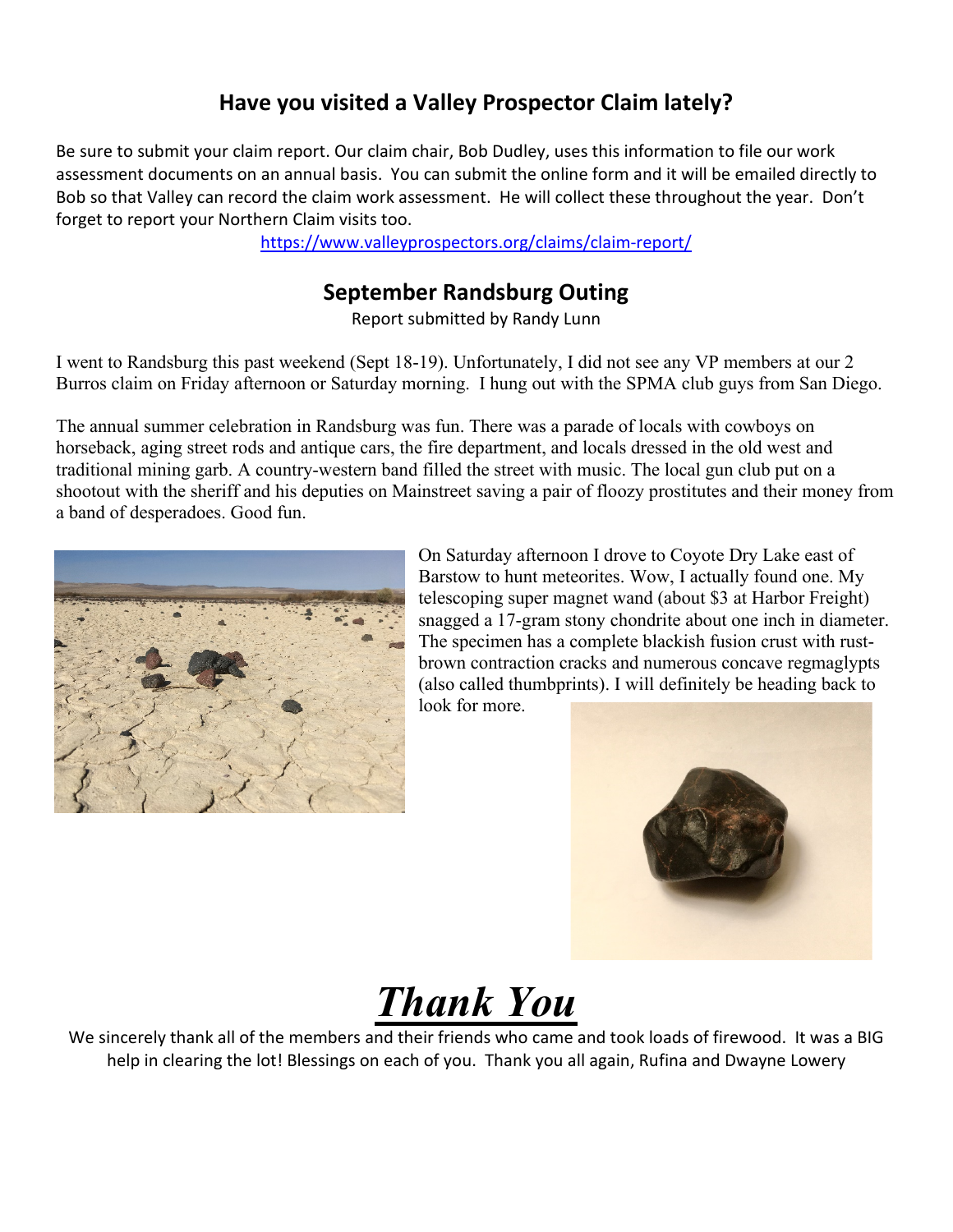# *Rendezvous Panning Contest Presented by the First Class Miners, Inc* 2 pm Saturday, October 23, 2021

Only \$5 to enter

Come all ye gold panners. Show us your skills! Grab a pan of dirt with 3 half-gram nuggets in it and see how fast you can get these nuggets in your hand. It is always fun and entertaining. You never know who will win; even had a first-time contest panner win at the last event. Takes a bit of skill and a bit of luck. We'll show you how to speed pan if you have never done it.

*1st Place gets a very nice Miner Trophy and a 4.3 Gram (WOW) nugget. 2nd Place gets a Trophy Pan and a 1oz Silver Round, and 3rd Place gets a Trophy Pan and a Copper Round.*

Join us at 2 pm in the middle of camp at the Ord Mountain campsite. Event Coordinator: Greg Herring [www.firstclassminers.com](http://www.firstclassminers.com/)



**Valley Prospectors Calendar of Events 2021 (Updated September 25, 2021)**

| Sept 24-29 | Canceled - Goldfield, NV & Tonapah, NV - a tour of area history and     |
|------------|-------------------------------------------------------------------------|
|            | museums                                                                 |
| Oct 12     | VP Board & General Meeting (Board $\omega$ 5 pm, General $\omega$ 6 pm) |
| Oct 22-24  | VP Rendezvous - Ord Mountains, Barstow                                  |
| Nov $9$    | VP Board & General Meeting (Board $\omega$ 5 pm, General $\omega$ 6 pm) |
| Nov 25-28  | Coolgardie – Thanksgiving outing                                        |
| Dec 4      | <b>VP Christmas Party</b>                                               |
|            | 11 am $-3$ pm                                                           |
|            | Rialto Masonic Lodge 260 S Palm Ave, Rialto, CA                         |